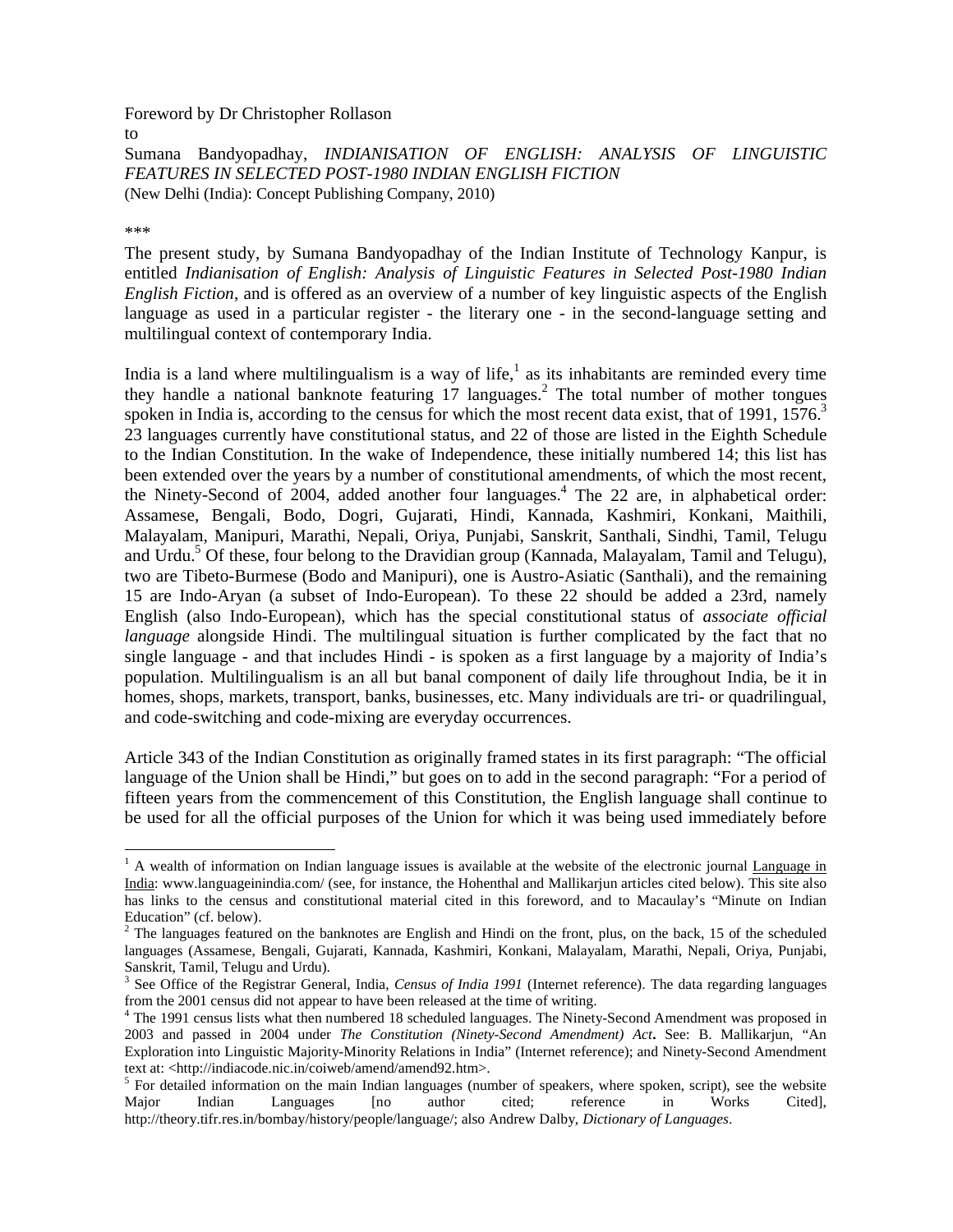such commencement," and, in the third paragraph: "Parliament may by law provide for the use, after the said period of fifteen years, of .. the English language … for such purposes as are specified in the law"6 . In other words, the constitutional text opened the possibility of dropping English after fifteen years, while simultaneously maintaining the alternative option of continuing to use it indefinitely. In fact, it was decided in the Official Languages Act of 1963 to retain English with its existing status, and today, more than forty years on, that remains the option which has prevailed<sup>7</sup>.

The real number of English users in today's India is something of a vexed question. Those who use English are a quantitatively large, proportionately small and disproportionately influential minority of Indians. Estimates of the percentage of the population who use English (depending obviously on what that means, in terms of sociolinguistic context, first, second or third language, active versus passive, spoken versus written, degree of competence, etc) vary enormously, ranging from 2-4% to 10-20%. Traditionally estimates have been on the lower side, but there is now a tendency to up the figures. The influential British linguist David Graddol states that "India contains a significant proportion of the world's speakers of English as a second language, but estimating the number of L2 speakers of English there is difficult," and, while noting a consensus among linguists in the past "that around 4% of the Indian population speaks English as a second language," contends that "there is evidence … that the number … is higher than this," even positing a figure approaching 20% for those "confident of speaking" the language.<sup>8</sup> Another expert, Tom McArthur, suggests that "there may well be c. 100-200 million people using the language regularly" and that "an expanding middle class increasingly uses it, and seeks it for their children, and for that group 10% of the population is not an unlikely base figure."<sup>9</sup> The 1991 census gives a mere 178 598 (or 0.021% of the population) declaring English as their *first* language, but for the proportion of the total population with English as their *second or third* language, offers 8% plus 3.1% respectively.<sup>10</sup> This would amount to some 90 million English speakers, i.e. considerably more than the total in the UK.

The accumulated presence of English in the education system is such that some educated Indians not only write by preference in English but admit that they speak and even think in English first, keeping other languages mostly for communication with those like servants or taxi-drivers. Annika Hohenthal, a Finnish linguist, comments: "English is virtually the first language for many educated Indians, and for many who speak more than one language, English is the second one." Nonetheless, Hohenthal further observes that, unlike in some parts of the world, "English has not driven out any of the indigenous languages, existing, rather, alongside them."<sup>11</sup> It is interesting to note that another language scholar, B. Mallikarjun - writing in the same journal as Hohenthal - makes similar claims for Hindi: "The Indian social and political set-up has allowed Hindi to create space for its growth without forcing other languages from their own space ... It has become an additional language and not a substitute language.<sup>"12</sup> At all events, when it comes to international relations, it is English that prevails. English is employed for communication with the rest of the subcontinent (Pakistan, Bangladesh, Nepal and Sri Lanka all continue to use English) and with the wider world - notably, of course, today in India's burgeoning "new sectors" such as software development, BPO (business process outsourcing), biotechnology, pharmaceuticals, etc.

<sup>&</sup>lt;sup>6</sup> See Constitution of India (Internet reference).<sup>7</sup> See Official Languages Act 1963 (Internet reference).

 $8$  David Graddol, "The Decline of the Native Speaker," 159-160.<br> $9$  Tom McArthur, *Oxford Guide to World English*, 312.

<sup>&</sup>lt;sup>10</sup> See Census of India 1991, www.censusindia.net/cendat/language/lang1.html, and: Asunción Moreno et al., "Collection of SLR in the Asian-Pacific area," 2004, http://lands.let.kun.nl/literature/heuvel.2004.2.pdf (SLR = Spoken Language Resources).<br><sup>11</sup> Annika Hohenthal, "English in India" (Internet reference).

 $12$  B. Mallikarjun, "Fifty Years of Language Planning" (Internet reference).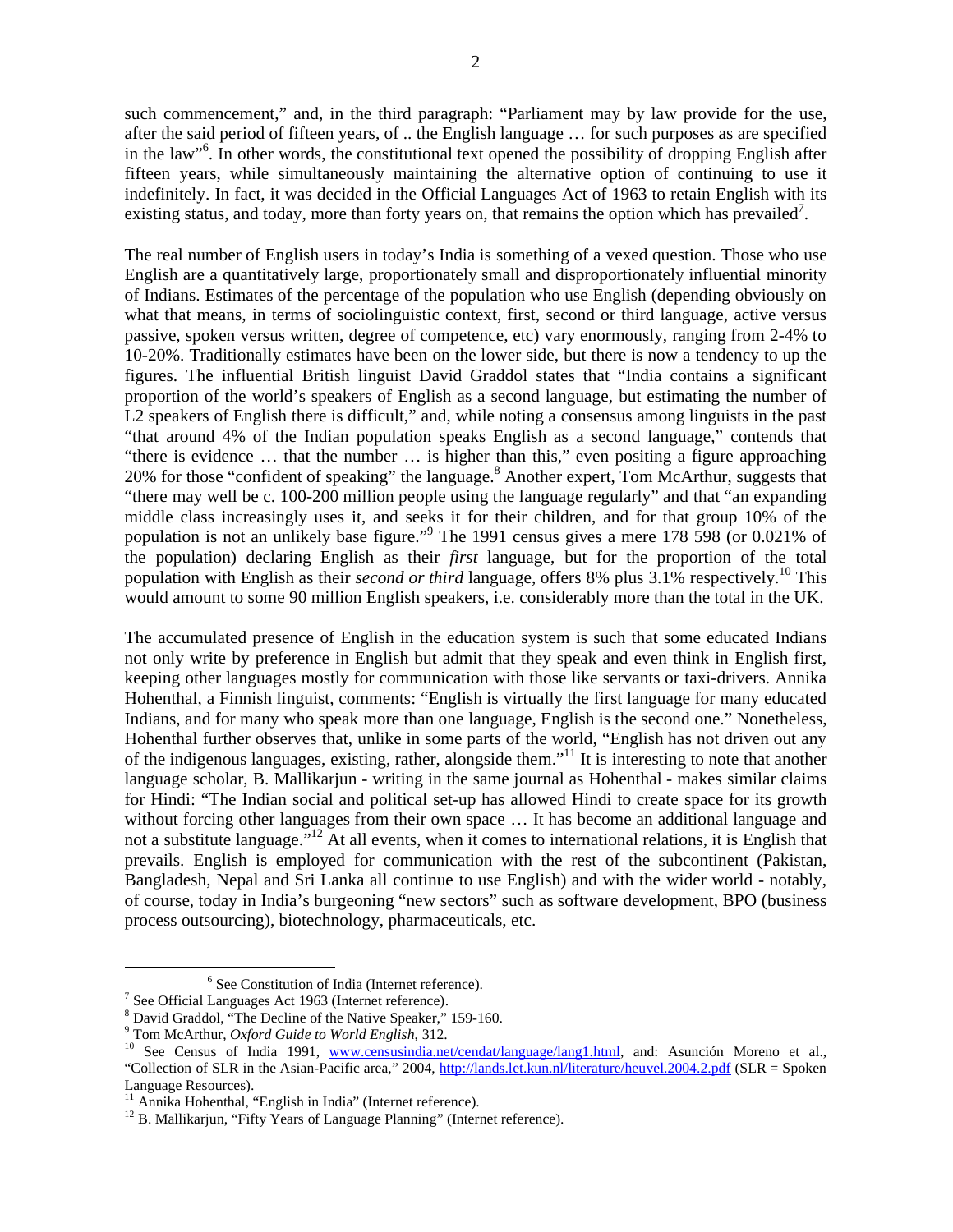India is, besides, one of the world's most prolific countries in book production, with vast numbers of titles appearing every year, in every major Indian language and in English. More titles are published in English than in any other language: official figures for 1995-1996 gave a total of 14883 books published in India, of which 5907 (39.68%) were in English.<sup>13</sup> India is generally said to be the world's third largest producer of books in English, after the US and the UK. The capital's Darya Ganj quarter boasts a whole collection of streets playing host to the offices and warehouses of, in many cases, English-language publishers. A typical English-language bookshop will, while not neglecting the Dan Browns and J.K. Rowlings and offering a range of British and American books on import, stock mostly fiction and non-fiction published in India, written directly in English, by Indians and for Indians. Most of this material has traditionally not been exported outside the subcontinent, though of course today Indian titles may be purchased on-line from anywhere in the world. Apart from literature proper, more than worthy of attention is the very large number of endogenous non-fiction titles, academic or otherwise, in English. Indeed, such is the critical mass of academic titles alone in English that the serried ranks of those books constitute in themselves a clear argument for India needing to retain English: the labour of translating them all into Indian languages would be more than herculean. The press, for its part, flourishes in the whole range of languages: 1997 figures affirmed the existence of 5200 newspapers in India, with a total circulation, all languages combined, of 105 m.<sup>14</sup> The leading English-language title, *The Times of India*, which dates from 1838 and has editions published from ten Indian cities, at that time proclaimed a circulation of 1.4 m,<sup>15</sup> and has since rebranded itself as the world's biggest-circulation English-language substantive newspaper.<sup>16</sup> The big English-language national dailies, with their regional editions, have the advantage of being read all over the country, albeit figures released in 1999 nonetheless revealed that in India as a whole "all the top ten dailies … were Indian-language newspapers," with the largest circulation (9.45 million) accruing to the Tamil daily *Dina Thanthi*. However, the English-language press, which also includes glossy political weeklies such as *India Today* and less cerebral publications like *Stardust*, is still considered "the most resource-endowed sector within the Indian press,"<sup>17</sup> and foreign visitors may be struck by the way good hotels may offer up to a dozen newspapers for perusal, all in English but all Indian.

\*\*

 $\overline{a}$ 

Since English is, willy-nilly, India's main linguistic conduit to a wider world that increasingly needs India, it will now be of interest, in the context of the present volume, to take a closer look at some aspects of the nature and functions of Indian English, and, subsequently, at the literary phenomenon known as Indian Writing in English (or IWE).

English has been spoken in the subcontinent since the first wave of British traders and adventurers arrived around 1600, but today's boom in English-language services for the world market may be seen as an unintended effect of Thomas Babington Macaulay's celebrated project of teaching English to Indians, which laid the bases for India's British-style education system, along lines still extant today. In a more than famous passage of his "Minute on Indian Education" of 1835 - by now all but quoted to death - Macaulay, in his capacity as member of the Supreme Council of India and President of the Committee of Public Instruction, set out a blueprint for the organised teaching of

<sup>&</sup>lt;sup>13</sup> Statistics from Government of India, Department of Education site (Internet reference). The figures correspond to the books received over the period by the National Library of Calcutta (Kolkata), a copyright library under the Delivery of

Books Act.<br><sup>14</sup> N. Ram, "The Great Indian Media Bazaar," 253.

<sup>&</sup>lt;sup>15</sup> Ram, "The Great Indian Media Bazaar," 253. 16<br><sup>16</sup> See http://en.wikipedia.org/wiki/The\_Times\_of\_India: "*The Times of India* … has the highest circulation amongst English language daily broadsheets in the world."<br><sup>17</sup> Ram, "The Great Indian Media Bazaar," 255.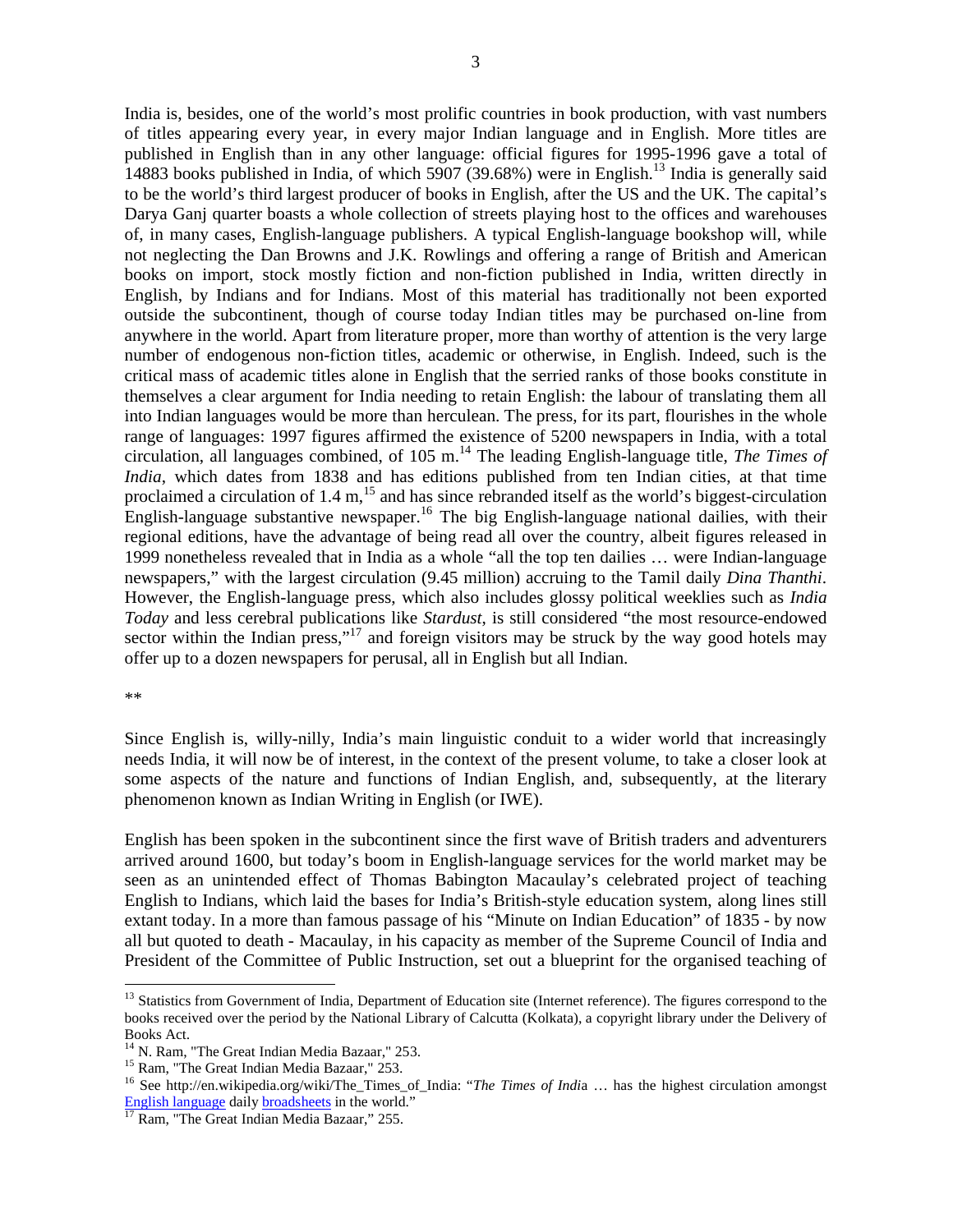English to India's native elite, stating the goal of creating "a class who may be interpreters between us and the millions whom we govern; a class of persons, Indian in blood and colour, but English in taste, in opinions, in morals, and in intellect." That passage is traditionally quoted as epitomising an oppressive linguistic colonialism. It is, however, less often observed that Macaulay and his fellow "Anglicists" were promoting English not so much against Indian vernacular languages as, rather, against the rival "Orientalist" claims of Sanskrit, Persian and Arabic. Today, Chandra Bhan Prasad, an iconoclastic newspaper columnist of Dalit origin and tireless advocate for the rights of his community,<sup>18</sup> has suggested an alternative, and more contextual reading:

Was Macaulay writing a secret book to "enslave" Indians mentally, and perpetuate ignorance among natives? … While Orientalists sang the praises of India's past, Anglicists were confronting the backwardness and obscurantism of Hindu and Muslim cultures, their ethos, their rituals. They thought that the true god of Indians could only be modernity - the sciences, mechanics, European philosophy … The full text of Macaulay's Minute shows him passionately arguing for modern scientific education for native Indians, and thus exposing the backwardness of indigenous systems.<sup>19</sup>

Prasad also reminds the modern reader that Macaulay goes on to suggest that the use of English will have a trickle-down, modernising effect on the vernacular languages (which the nineteenthcentury writer misleadingly terms "dialects"): "To that class we may leave it to refine the vernacular dialects of the country, to enrich those dialects with terms of science borrowed from the Western nomenclature, and to render them by degrees fit vehicles for conveying knowledge to the great mass of the population." Macaulay, further and interestingly, states that many educated Indians already have a highly sophisticated grasp of English, extending to the technical and literary registers and permitting the understanding of "even the more delicate graces of our most idiomatic writers": "There are  $(\ldots)$  natives who are quite competent to discuss political or scientific questions with fluency and precision in the English language (…) Indeed it is unusual to find, even in the literary circles of the [European] continent, any foreigner who can express himself in English with so much facility and correctness as we find in many Hindoos."<sup>20</sup>

Today, over half a century after the departure of the British, India uses English not less but more than it did under the Raj – but *voluntarily*, and *no longer precisely the same English*. The former colonial language has over time been appropriated and adapted to specifically Indian ends of nationwide diffusion and communication, with a free admixture of terms from autochthonous tongues: the interaction between English and Indian languages ran (and runs) parallel with other and multiple forms of interaction among the Indian languages themselves.

If we move on from Macaulay, we find that in an essay of 1854, "The Anglo-Saxon and the Hindu," the Bengali writer Michael Madhusudan Dutt made the remarkably anglophile statement: "I love the language of the Anglo-Saxon … My imagination visions forth before me the language of the Anglo-Saxon in all its radiant beauty; and I feel silenced and abashed."21 By contrast, Dutt's fellow Bengali, Bankim Chandra Chatterjee, in "A Popular Literature for Bengal," a paper read albeit in English - to the Bengal Social Science Association in 1870, declared:

<sup>&</sup>lt;sup>18</sup> Since 1999 Chandra Bhan Prasad has been the author of a weekly column on dalit issues in Delhi's long-established newspaper *The Pioneer*. His columns are collected in *Dalit Diary: 1999-2003: Reflections on Apartheid in India* (see Works Cited).

<sup>19</sup> Chandra Bhan Prasad, "The 'impure' milk of Lord Macaulay," *The Pioneer*, 3 December 2000; in *Dalit Diary*, 92-94 (93, 94).

<sup>&</sup>lt;sup>20</sup> Thomas Babington Macaulay, "Minute on Indian Education" (Internet reference).<br><sup>21</sup> Michael Madhusudan Dutt, "The Anglo-Saxon and the Hindu," 6.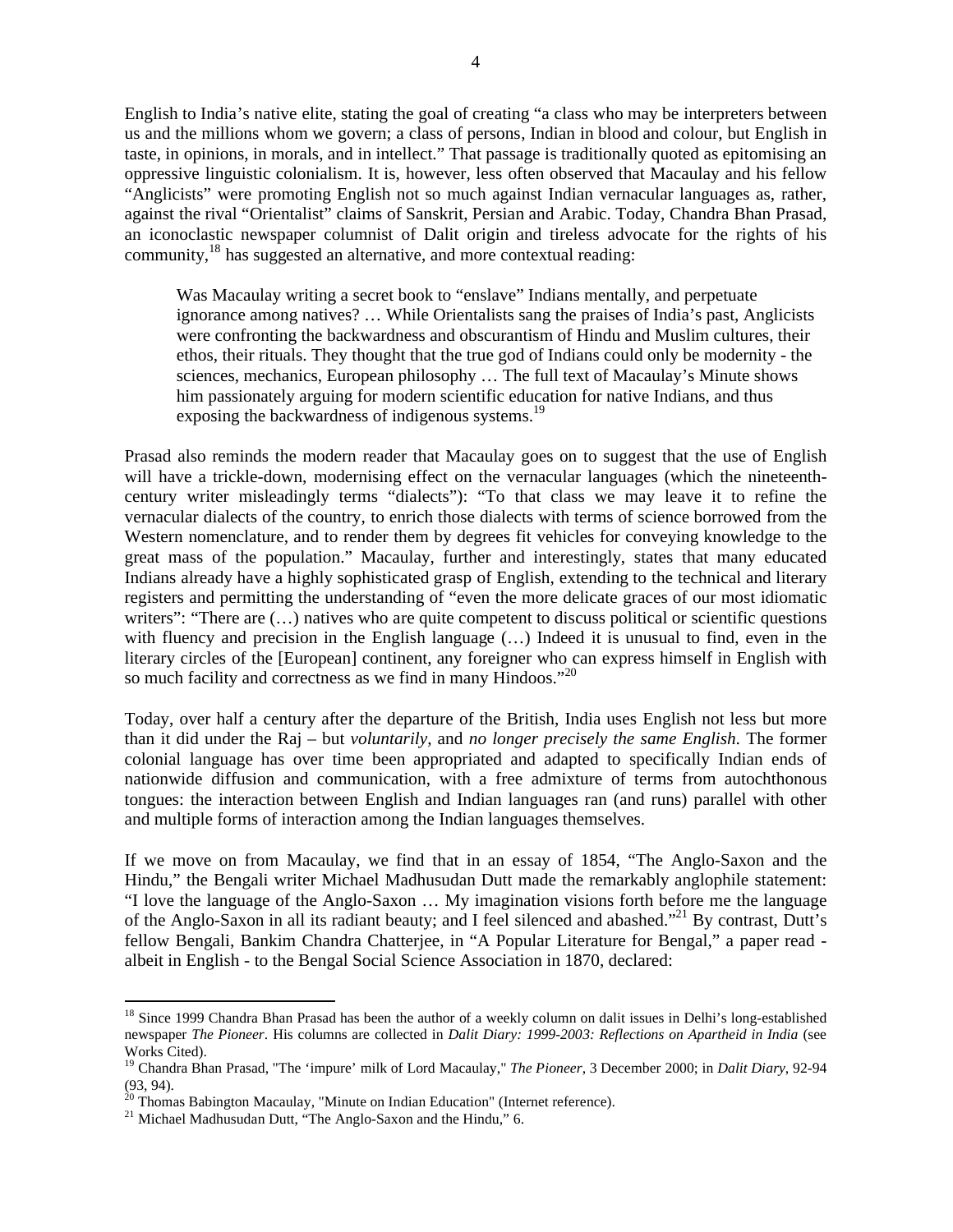… a single great idea, communicated to the people of Bengal in their own language, circulated among them in the language that alone touches their hearts, vivifying and permeating the conceptions of all ranks, will work out grander results than all that our English speeches and preachings will ever be able to achieve.<sup>22</sup>

The debate continues to rage, notably in literary circles and fuelled by both creative writers and critics, as to whether English is by now an "Indian language" or not. Raja Rao famously argued in 1938, in the preface to his celebrated novel *Kanthapura*, for using *English, but an English adapted to Indian conditions*:

English is not really an alien language to us. It is the language of our intellectual make-up like Sanskrit or Persian was before - but not of our emotional make-up. We are all instinctively bilingual, many of us in our own language and in English. We cannot write like the English. We should not. We can only write as Indians (…) Our method of expression … will some day prove to be as distinctive and colourful as the Irish or the American.<sup>23</sup>

A.K. Ramanujan, in an essay of 1989 entitled "Is There An Indian Way of Thinking?", argued, somewhat provocatively, that an analogy exists between English and Sanskrit:

When English is borrowed into (or imposed on) Indian contexts, it fits into the Sanskrit slot; it acquires many of the characteristics of Sanskrit, the older native father tongue, its pan-Indian elite character - as a medium of laws, science and administration, and its formulaic patterns; it becomes part of Indian multiple diglossia.<sup>24</sup>

Strong doubts are, though, still expressed today over the validity of Indians writing in English, even by writers who have made their name through the medium of that language. We may note the terse remark of a character in *The Dark Holds No Terrors*, a novel of 1980 by Shashi Deshpande: "After all, it isn't our language."<sup>25</sup> The dilemma is articulated by Vikram Chandra, in a passage (paradoxically written in eloquent English) in his novel of 1995, *Red Earth and Pouring Rain*:

How in English can one say roses, doomed love, chaste passion, my father my mother, their love which never spoke, pride, honour, what a man can live for and what a woman should die for, how in English can one say the cows' slow distant tinkle at sunset, the green weight of the trees after monsoon, dust of winnowing and women's songs, elegant shadow of a minar creeping across white marble, the patient goodness of people met at wayside, the enfolding trust of aunts and uncles and cousins, winter bonfires and fresh chapattis, in English all this, the true shape and contour of a nation's heart, all this is left unsaid and unspeakable and invisible.<sup>26</sup>

Conversely, however, Salman Rushdie, in an essay of 1983, stressed the role of English in India as a bridging language between communities and regions, arguing:

 $\overline{a}$ 

 $22$  Bankim Chandra Chatterjee, "A Popular Literature for Bengal," 14.

<sup>&</sup>lt;sup>23</sup> Raja Rao, *Kanthapura* , 5.<br><sup>24</sup> A.K. Ramanujan, "Is There An Indian Way of Thinking?", 437.

<sup>25</sup> Shashi Deshpande, *The Dark Holds No Terrors,* 150.

<sup>&</sup>lt;sup>26</sup> Vikram Chandra, *Red Earth and Pouring Rain*, 344. NB: the editions of novels cited in this foreword and in Sumana Bandyopadhyay's book are not necessarily the same.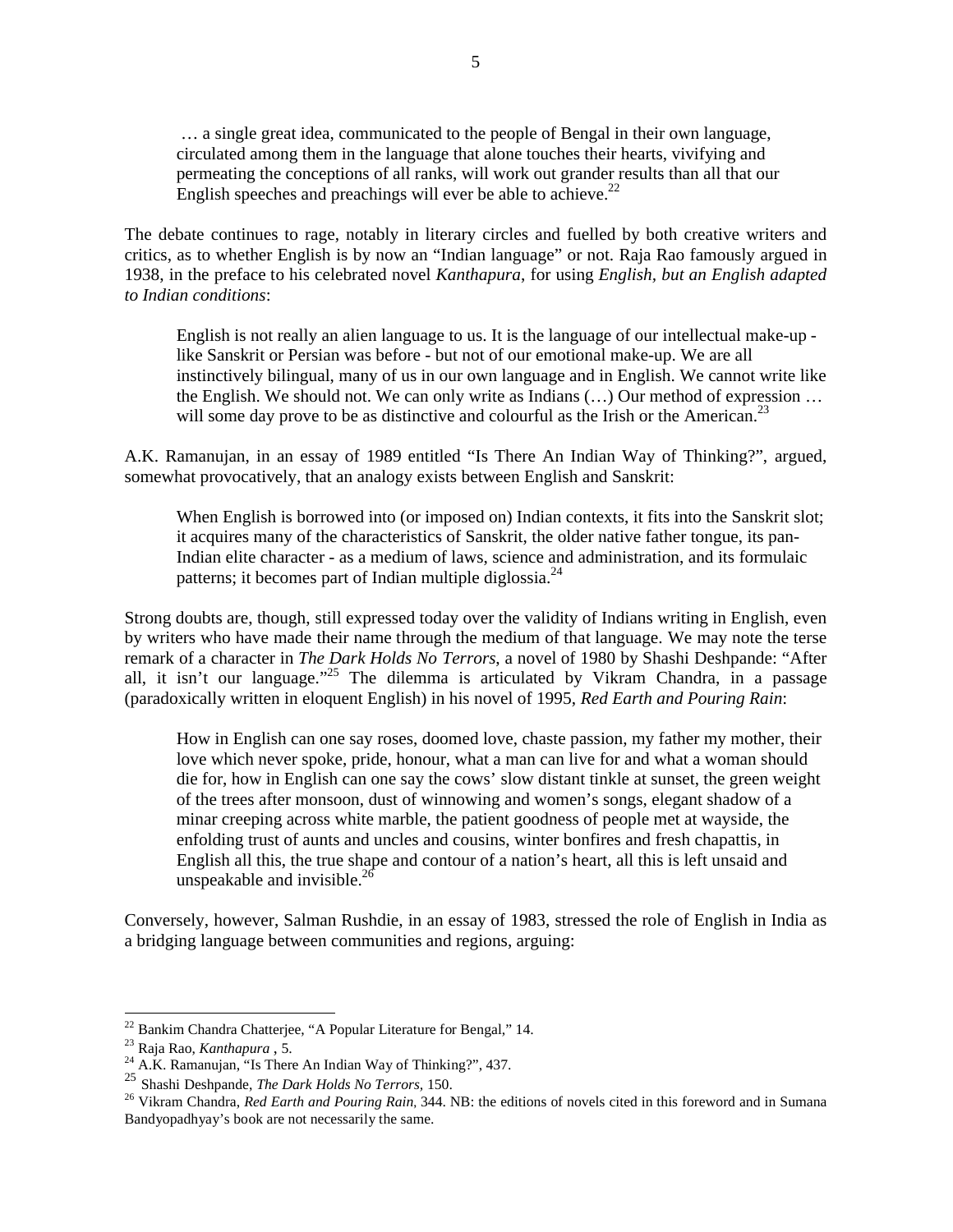… the children of independent India seem not to think of English as being irredeemably tainted by its colonial provenance. They use it as an Indian language, as one of the tools they have to hand ... In South India ... the resentment of Hindi is far greater than of English ... English is an essential language in India, not only because of its technical vocabularies and the international communication which it makes possible, but also simply to permit two Indians to talk together in a tongue which neither party hates. $27$ 

Later, in his preface to *The Vintage Book of Modern Indian Writing 1947-1997*, <sup>28</sup> Rushdie reaffirmed his position in the following terms:

English has become an Indian language. Its colonial origins mean that, like Urdu and unlike all other Indian languages, it has no regional base … English has acquired, in the South, an air of *lingua franca* cultural neutrality. The new Silicon Valley-style boom in computer technology that is transforming the economies of Bangalore and Madras has made English, in those cities, an even more important language than before.<sup>29</sup>

Rushdie thus implies an objectivist, non-communalist model of language use which refuses to make an automatic or emotional distinction between English on the one hand and India's longerestablished languages on the other.

In a more descriptive vein, the scholar Jaydeep Sarangi, writing in 2005, identifies, using a sociolinguistic discourse, certain characteristics of Indian English thus:

In the linguistically and culturally pluralistic Indian subcontinent English is used as the Second Language (L2), which is acquired after one has learnt the First Language (L1). This co-existence … results in interference from one's First Language in the Second Language. Through a large-scale socio-cultural interaction with regional contexts English becomes Indianised. A variety of English albeit non-native, lexically, morphologically, syntactically, stylistically and sociolinguistically different from the Standard British form has come to be known as *Indian Variety of English* … .<sup>30</sup> English, as a link language in India, carries the weight of different experiences in different contexts / surroundings. English is essentially malleable in nature, adapting its form to suit cultural contexts  $\ldots$ .<sup>31</sup> In the case of literary *Indian English*, *loan translations* or *word borrowings* from the regional languages of the subcontinent are embedded in the English text, as markers pointing out a cultural distinctiveness. The writers of Indian writings in English often refuse to gloss untranslated words / expressions to be true to their respective roots. *Lexical openness* is a trademark of Indian English canon.<sup>32</sup>

One of the most important aspects of any claim for Indian English as a major variety of International Standard of English is, clearly, the literary dimension, and in our times, the Indian capacity, as identified early by Macaulay, for "facility and correctness" of expression in English manifests itself in the multiform literary phenomenon known as Indian Writing in English / IWE. It is certainly of major significance that Indians - like other postcolonial users of English - should see that language as a valid channel not merely for business or administrative transactions but also, and

<sup>&</sup>lt;sup>27</sup> Salman Rushdie, "Commonwealth literature' does not exist", 65-66.

<sup>&</sup>lt;sup>28</sup> The anthology is co-edited by Rushdie and Elizabeth West; the preface is by Rushdie.<br><sup>29</sup> Rushdie, "Preface" to Rushdie and West (eds.), *The Vintage Book of Modern Indian Writing 1947-1997*, xiii.<br><sup>30</sup> Jaydeep Saran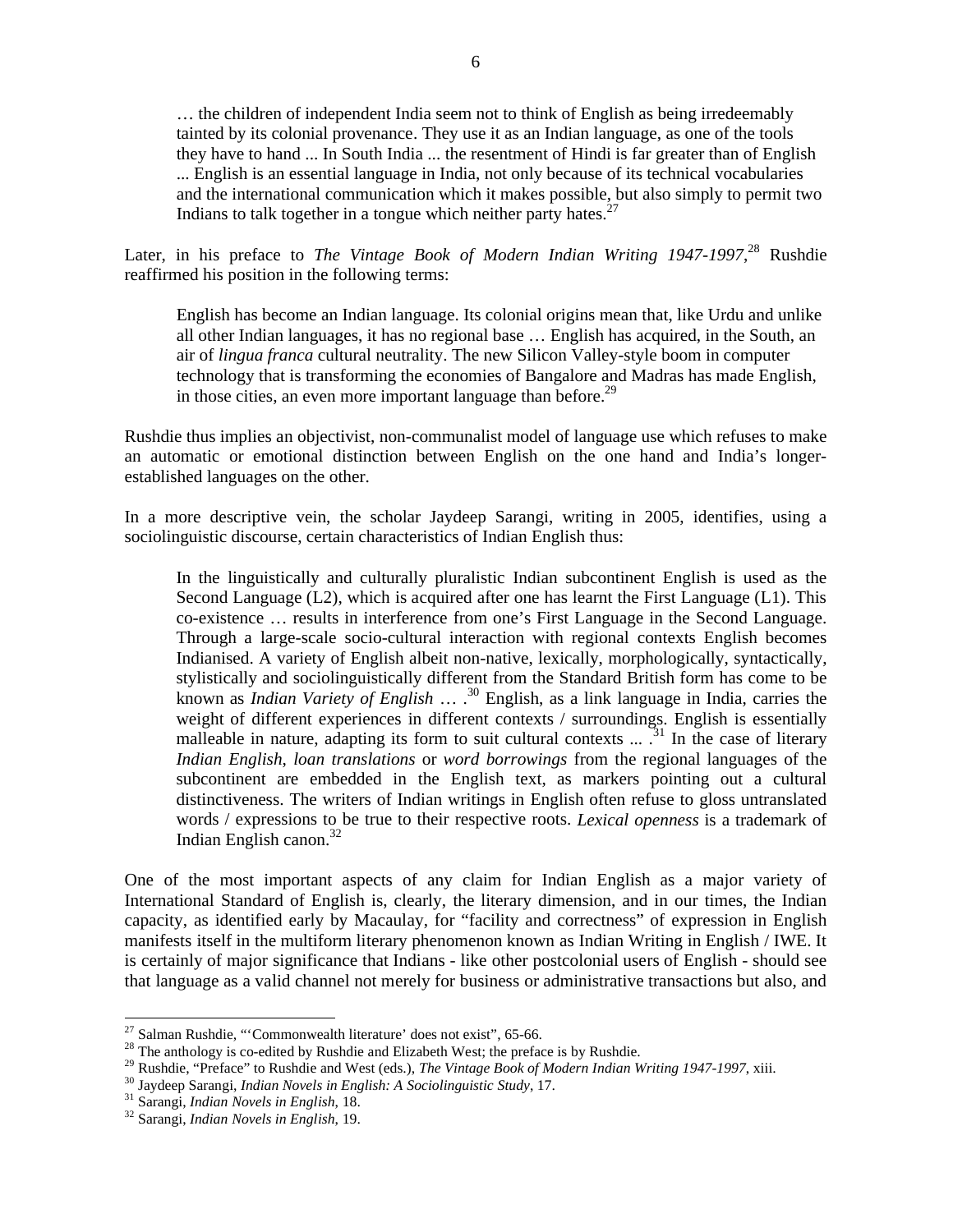abundantly, for their own creative writing: indeed, one might even put forward the creative writing factor as a litmus test for distinguishing between second-language (e.g. Indian) and foreignlanguage (e.g. mainland European) users of English.

India's remains a divided literary community, with permanent tensions existing along two faultlines - writers in English versus writers in Indian languages, and expatriate versus India-based writers. Those living writers with international reputations, whether living in India or not, tend overwhelmingly to be English-medium novelists: Salman Rushdie, Vikram Seth, Vikram Chandra, Amitav Ghosh or Rohinton Mistry; Anita Desai, Kiran Desai, Jhumpa Lahiri, Arundhati Roy, Shashi Deshpande, Githa Hariharan or Manju Kapur.

IWE actually dates back to the 1830s, but even today it is no problem-free genre. Some of its inherent cruxes were perspicaciously outlined well before the current wave, in 1968 by the Calcutta-based British critic David McCutchion, who, in his pioneering volume *Indian Writing in English,* asked a set of questions which are still pertinent today: "To what extent are Indian writers in English truly bilingual? … In so far as the Indian writer in English does write for his fellow Indians and not the overseas market, what audience does he have in mind?".<sup>33</sup> He adds: "The fascination of Indian writing in English lies … in the phenomenon … of literary creativity in a language other than the surrounding mother tongue,  $\frac{3}{4}$  and highlights the particular technical difficulties raised by dialogue in IWE works: "It would require very exceptional gifts and total bilingualism to express directly in English the lives of people who do not themselves speak English,"<sup>35</sup> while noting the very specific positioning of the Indian intellectual writing in English: "What the Indian poet or novelist may present … is his own experience as a man educated to think and feel in Western categories confronting the radically different culture all around him."36 McCutchion supposes a surface-and-depth model: under the English-language surface lies a "radically different" Indian *mind*.

Bearing in mind McCutchion's still-valid comments, we may define Indian Writing in English as original creative writing produced in English by Indian writers or writers of Indian origin, resident or expatriate, for whom English will normally be a second language but who have in all probability been educated, even within India, in English-medium schools and universities, and are likely to "think and feel" in English and to write it more fluently than any Indian language. This set of conditions in no way makes these writers any less Indian: in most cases they are representing the lives, conversations and thoughts of Indian characters who more often than not are presumed to be speaking and thinking not in English at all, but in a plurality of Indian languages.

IWE remains controversial in Indian critical circles, being regarded by some as "insufficiently Indian" or "inauthentic," notably when practised by expatriates. The position continues to exist that writers in Indian languages are somehow more "Indian" than those who write in English. Rushdie, Seth and the rest are accused by some of being out of touch, cutting themselves off from their roots, and failing to reflect the "authentic India." Thus, in a lecture of 1999, the critic Meenakshi Mukherjee said of the expatriate novelists: "these writers have to (…) exoticize the Indian landscape to signal their Indianness to the West, in the context of the Western market."<sup>37</sup> The expatriates, for their part, tend to defend their own practice by invoking an immanent Indian

<sup>&</sup>lt;sup>33</sup> David McCutchion, "Introduction" [1968] to Indian Writing in English: A Collection of Critical Essays, 22.

<sup>&</sup>lt;sup>34</sup> McCutchion, *Indian Writing in English*, 10.<br><sup>35</sup> McCutchion, *Indian Writing in English*, 15.<br><sup>36</sup> McCutchion, *Indian Writing in English*, 16.<br><sup>37</sup> Meenakshi Mukherjee (1999), quoted in Vikram Chandra, "The Cult of worship 'Indianness' instead of art," (Internet reference).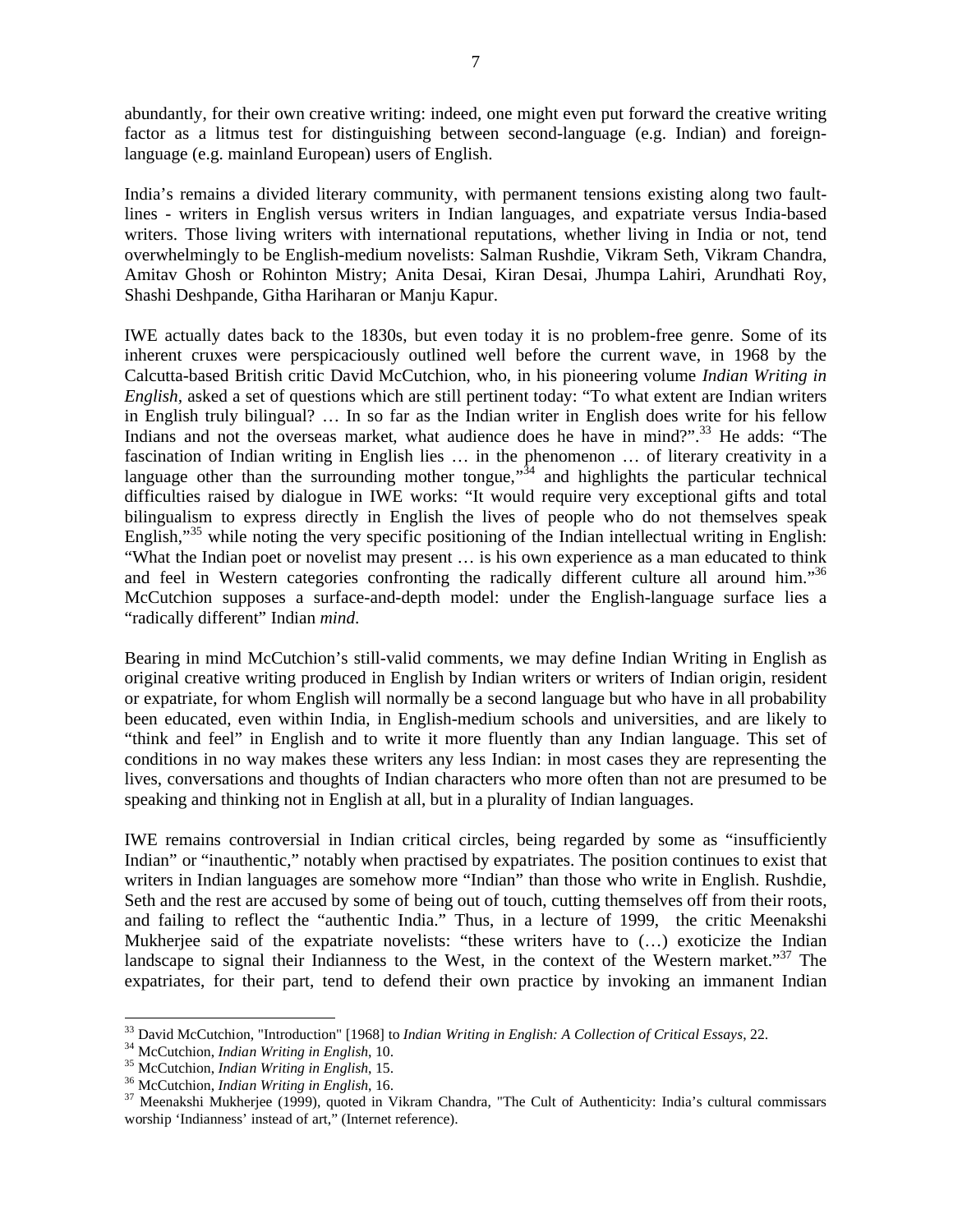tradition of hybridity. Thus, Vikram Chandra, who happened to be the main target of Mukherjee's strictures, counter-attacked in the *Boston Review*, rejecting such "censorious rhetoric about correct Indianness" and recalling that "Indians have lived in many languages simultaneously for thousands of years."<sup>38</sup> The dividing-lines of language and residence are, in any case, not absolute: a poet like Jayanta Mahapatra writes in both English and Oriya, while the Bombay-based novelist Kiran Nagarkar has published novels written directly in both Marathi and English. Expatriate writers like Seth, Chandra or Ghosh all regularly spend time in India and research their novels there. Meanwhile, and if the advantages of writing in English for the international market are obvious, it is also the case that English is the only language in which an Indian novelist can be read over the entire country without having to be translated: the English-language reading public may be relatively small, but it is pan-Indian.

The language of IWE texts is recognisably the Indian variant of International Standard English, as will be shown in detail in the study that follows. IWE writers tend not to provide glossaries for the Indian lexical items that appear in their books, presuming that Indians will understand them and that other readers, Anglophone or not, will guess their general sense from context.<sup>39</sup> One may also note in IWE texts the interesting phenomenon of a certain linguistic indeterminacy as regards dialogue: it is often difficult for the reader to decide, or know, whether the characters are talking to each other in English or in Hindi or another Indian language, and in many cases one might conclude that only the author knows. Further, in the themes treated in their fiction IWE writers often display a keen awareness of the complexities of language issues. Anita Desai's *In Custody* (1984) is an elegy for the post-Independence decline of Urdu language and culture; Ghosh's *The Hungry Tide* (2004) has as its protagonist and prime mover a professional translator-interpreter, conversant in six languages; Chandra's *Sacred Games* (2006) offers an English strewn with Indian words and expressions in a dozen or more Indian languages, plus Arabic and a hybrid "Bombay slang." Seth's epic *A Suitable Boy* (1993), a text which will be looked at in detail by Sumana Bandyopadhyay, interweaves characters who would in reality have spoken variously in Hindi, Urdu, Bengali and English, and in numerous episodes highlights the tensions between those languages. Thus, in Seth's novel, a Bengali poet reads from his work to the local literary society; a woman in the audience asks him: "'Why is it that you do not write in Bengali, your mother tongue?'"; the poet's answer is that "his Bengali was not good enough for him to be able to express himself in the manner he could in English," and he adds that "even Sanskrit came to India from outside."<sup>40</sup> All in all, we may conclude that IWE as a genre is a fully engaged element in the rich and dynamic multilingual reality of today's India.

## \*\*

 $\overline{a}$ 

The present study by Sumana Bandyopadhyay is a significant new contribution to the understanding of both Indian English and IWE in the complex and evolving context we have outlined above. The author brings together diverse strands of both linguistic and literary scholarship, laying particular stress on how Indian English has adapted to homegrown realities while remaining a major variant of a world language. The basic position that both underlies and emerges from this study is - in consonance with the general arguments we have advanced above that there is an Indian standard English which is a variety of International Standard English.

This is a corpus-based analysis, and the various aspects of Indian English discussed are illustrated with examples drawn from some of the best-known living practitioners of IWE. The time-span chosen is essentially the period opened up in 1981 by Salman Rushdie's epoch-making novel

<sup>38</sup> Chandra, "The Cult of Authenticity." <sup>39</sup> Translators of IWE into other Western languages do, however, often provide glossaries. <sup>40</sup> Vikram Seth, *A Suitable Boy*, 1369.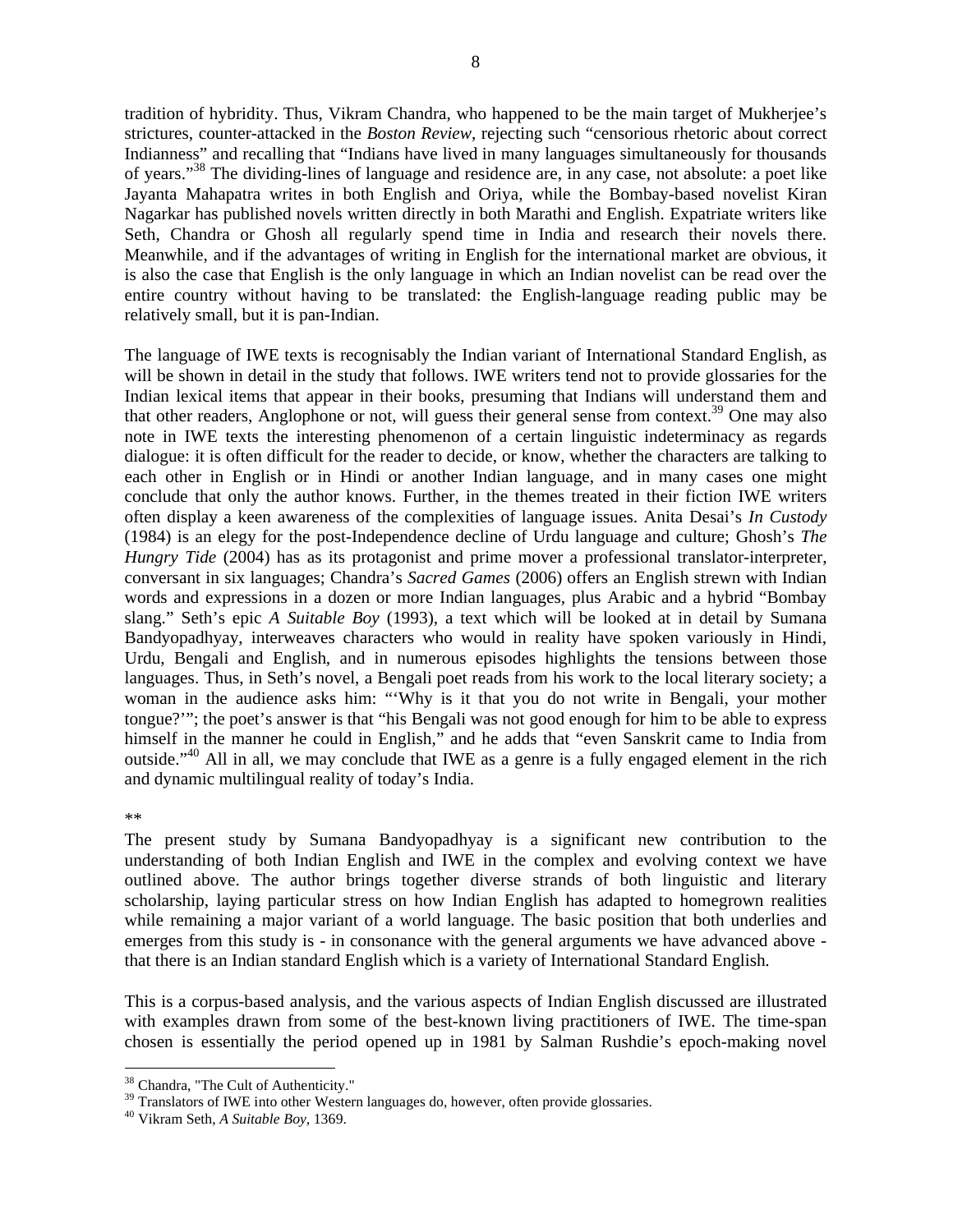*Midnight's Children*. Thus, the works of the preceding IWE generation, as famously represented by the triad of "old masters" Mulk Raj Anand, Raja Rao and R.K. Narayan, are not included in the corpus as such, although some reference is made to them across the study. The writers chosen, eight in number, for the corpus proper are (male): Salman Rushdie, Vikram Seth, Vikram Chandra, Rohinton Mistry, Amitav Ghosh, Upamanyu Chatterjee and (female): Manju Kapur and Arundhati Roy. Of these, the two women writers and Chatterjee are India-resident and the rest are expatriate (although expatriation is best seen as a relative concept, if we remember that Seth and Chandra, for instance, are both authors of major novels - *A Suitable Boy* and *Sacred Games* - researched by them in great detail in India).

The author precedes her corpus analysis with an overview of the positions on Indian English of twelve leading linguistic authorities, of whom nine are Indian and the rest - reflecting the global interest in this variant of English - from outside India. A number of themes are recurrent: Indian English as a nativised, acculturated or transplanted phenomenon; the circumstance that Indians almost always learn their English from other Indians and may have little or no contact with native speakers; the influence of Indian languages, as manifested in syntactic choices, lexical calques, or code-mixing; and the relatively formal nature of Indian English arising from the tendency not to use English in more informal situations. Considerable stress is laid on the differences at all levels between Indian and native-speaker English (e.g. dropping or addition of articles; "would" for "will"; the all-purpose "isn't it?", etc) - to the point indeed where one author, S.K. Verma, is cited as seeing Indian English forms as examples not of "deviance" but of "creation."

The corpus analysis offered in the light of the above theoretical survey takes in aspects of Indian English on the phonological, lexical, functional and structural levels. The phonological aspect is examined with the help of Rohinton Mistry's novel *Such a Long Journey*: it is shown how Mistry's text phonetically represents Indian phonological variants (e.g. "risvard seat" for "reserved seat"; "snack" pronounced as if "snake"). Fictional conversations excerpted from the same novel are also employed to exemplify Indian English intonation patterns. On the lexical level, the stress is on Indianisation of vocabulary (direct imports of words from Indian languages, hybrid compounds, loan-translations, etc). Of particular interest here are the author's intelligent use of the still eminently valuable nineteenth-century work *Hobson-Jobson: The Anglo-Indian Dictionary*,<sup>41</sup> and her comprehensive and carefully-worked glossary of Indian lexical items in Seth's *A Suitable Boy* a labour of love in itself from which many readers and scholars should benefit. The discussion of functional aspects prioritises such factors as the frequency of repetition in Indian English and creative coinage of expressions (with a useful glance at Arundhati Roy's facility in this respect), in an analysis drawing on sociolinguistics and pragmatics. In addition, the incidence of the cognitive group" of verbs - such as "know," "discover," "recognise" – is examined on the basis of a nmber of novels from the corpus, with Ghosh to the fore (with additional examples, for the sake of comparison, from two recent British novels): the author argues from this evidence in favour of the status of Indian English as a variant of International Standard English.

\*\*

 $\overline{a}$ 

Sumana Bandyopadhyay concludes her study by stressing, with the above multifarious examples behind her, the vital and dynamic Indianness of today's Indian English as handled by IWE writers. Moving the debate on to a broader theoretical plane, she evokes Rushdie's notion of "chutneyfication," as well as Franz Fanon's concept of the "fighting phase" of the native intellectual. The question readers of this book may wish to ask themselves might well be: where are

<sup>&</sup>lt;sup>41</sup> Compiled by Henry Yule and A.C. Burnell in 1886 (see Works Cited).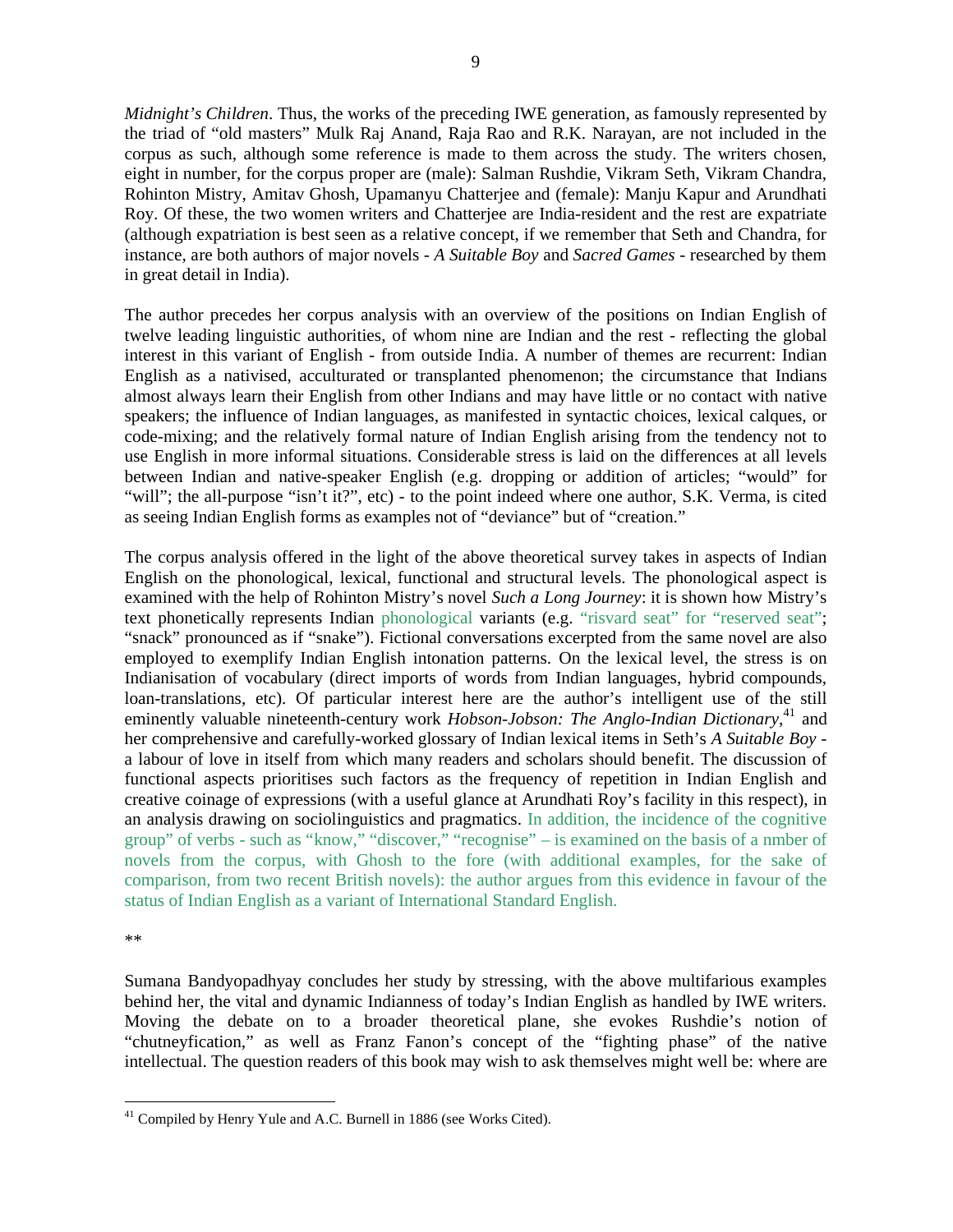Indian English and IWE now heading? - this of course in the new and changed context of India's rise to global influence in the economic, technological and cultural spheres. If there is a new "fighting phase" for Indian English and its literary practitioners, how is the combat going to manifest itself?

IWE in some of its more recent productions - as in Anita Desai's *The Zigzag Way* (2004) with its Mexican location, Seth's non-fiction work *Two Lives* (2005) spanning India, Germany and the UK, or Rushdie's *Shalimar the Clown* (2005), which articulates globalisation's reach by encompassing Kashmir, France and the USA - now seems to be operating at an increasingly cosmopolitan level, with "Indianness" as but one of its multiple signifieds (or even absent altogether), and yet at the same time and given its writers' never-denied origins, embodying a distinctive Indian perspective on today's global realities. Meanwhile, a work like Amitav Ghosh's novel *The Hungry Tide* (2004), from a rather different perspective, has explored the competing claims of the global and the local and attempted some kind of resolution. Precisely how Indian English (as well as IWE) will position itself in a new "fighting phase" around the multiple centres of the evolving world economy remains a future wide open for active shaping by those who speak and write it. Here, Sumana Bandyopadhay's study, wide-ranging, exploratory and suitably detailed, deserves to be hailed by its readers as part of the very necessary process of opening up new paths for research in a linguistic and cultural area which will increasingly be of concern to scholars in the humanities, both in India and in the new globalised universe as a whole.

## WORKS CITED

- Office of the Registrar General: *Census of India 1991*, www.censusindia.net/
- *Constitution of India*, <http://indiacode.nic.in/coiweb/welcome.html>.
- Department of Education (India),

www.education.nic.in/htmlweb/cr\_piracy\_study/cpr6.htm.

- *Major Indian Languages* [website; no author cited],
- http://theory.tifr.res.in/bombay/history/people/language/

- *Official Languages Act*, 1963,

www.languageinindia.com/april2002/officiallanguagesact.html

Anderman, Gunilla and Margaret Rogers (eds.). *Translation Today: Trends and Perspectives*. Clevedon, England: Multilingual Matters, 2003.

Chandra, Vikram. *Red Earth and Pouring Rain* [1995]. London: Faber and Faber, 1996. Chandra, Vikram. *Sacred Games*. London: Faber and Faber, 2006.

Chandra, Vikram. "The Cult of Authenticity: India's cultural commissars worship 'Indianness' instead of art". Boston Review (1999),

http://bostonreview.mit.edu/BR25.1/chandra.html.

Chatterjee, Bankim Chandra. 'A Popular Literature for Bengal' [1870]. In Chaudhuri, Amit (ed.). *The Picador Book of Modern Indian Literature*. London: Picador, 2001, 113-119.

Chaudhuri, Amit (ed.). *The Picador Book of Modern Indian Literature*. London: Picador, 2001.

Dalby, Andrew. *Dictionary of Languages*. London: Bloomsbury, 1998, rev. 2004. Desai, Anita. *In Custody*. [1984]. London: Vintage, 1999.

Desai, Anita. *The Zigzag Way*. London: Chatto & Windus, 2004.

Deshpande, Shashi. *The Dark Holds No Terrors*. [1980]. New Delhi: Penguin, 1990.